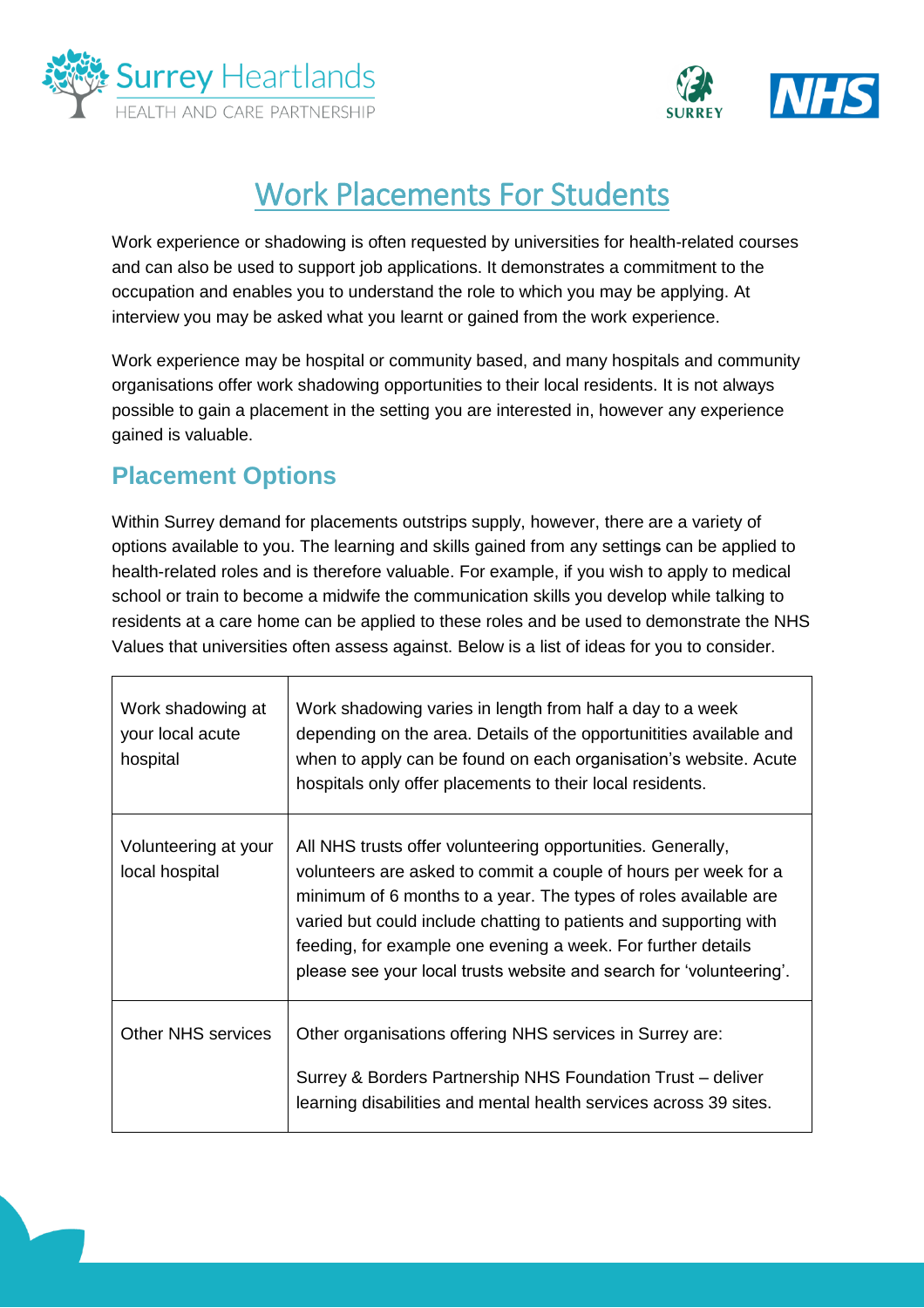



|                                              | CSH Surrey - provides a wide range of adult community health<br>services in the areas of mid and north west Surrey, and children's<br>NHS community services across the whole of Surrey.<br>First Community Health and Care – provides community<br>healthcare services in clinics and in people's homes across East<br>Surrey.<br>Primary Care - GP practices                                                                                                                                               |
|----------------------------------------------|--------------------------------------------------------------------------------------------------------------------------------------------------------------------------------------------------------------------------------------------------------------------------------------------------------------------------------------------------------------------------------------------------------------------------------------------------------------------------------------------------------------|
| Social Care                                  | There are a large number of social care settings and employers<br>that offer opportunities. For example, volunteering at a care home<br>supporting people with dementia or a day centre for adults with<br>learning disabilities.<br>To find a service provider close to your home or place of study you<br>can use the Care Quality Commission search.<br>https://www.cqc.org.uk/what-we-do/services-we-regulate/find-care-<br><u>home</u><br>You can specify by town or postcode and refine the results by |
|                                              | selecting the type of services they offer such as young adults and<br>mental health services.                                                                                                                                                                                                                                                                                                                                                                                                                |
| Hospices                                     | Local hospices can be found through the CQC web page listed<br>above.                                                                                                                                                                                                                                                                                                                                                                                                                                        |
| <b>St Johns Ambulance</b>                    | Offer a cadet programme for your people. Further details can be<br>found at: http://www.sja.org.uk/sja/young-people/cadets-ages-10-<br><u>17.aspx</u>                                                                                                                                                                                                                                                                                                                                                        |
| Voluntary<br>Community &<br><b>Charities</b> | There are a wide range of opportunities across Surrey within<br>community groups and charities. From example childrens activity<br>groups, befriending, charities that support vulnerable people. The<br>link below enables you to search opportunities in your local area by<br>location, activity, availability etc.                                                                                                                                                                                       |